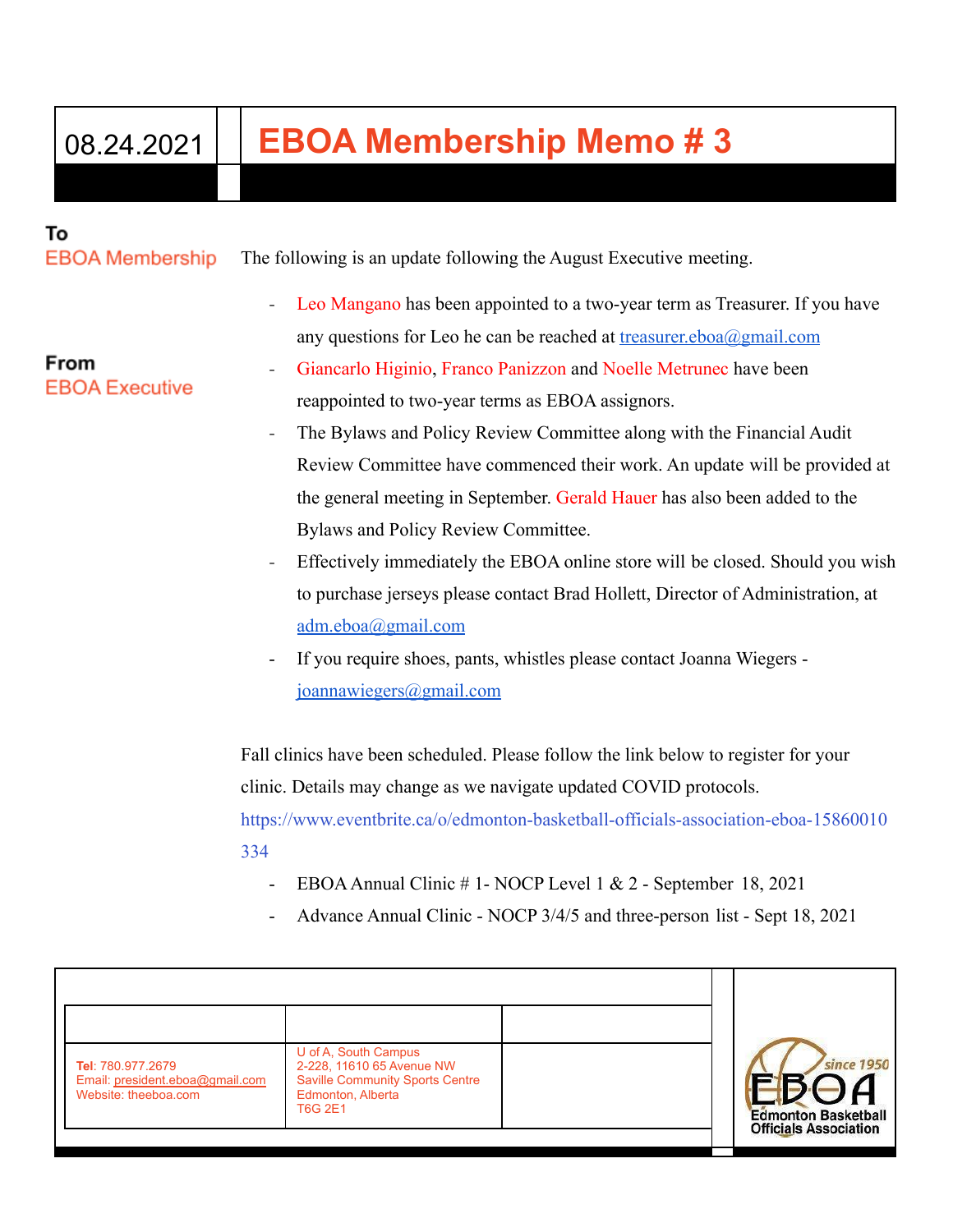## 08.24.2021 **Memo** Pg.2

- EBOA Annual Clinic  $\# 2$  NOCP Level 1 & 2 Sept 25/21 \*\*\* (only required to attend 1 of the 2 clinics for returning officials)
- New Officials Clinic Oct 2, 2021

NOTE TO EBOA NOCP 3/4/5 and three-person list officials - Individuals who participate in the modernPRO Basketball Referee Training will be credited for their clinic requirements for the 2021 - 2022 season. Officials in this group who are unable to attend this clinic will be required to attend the EBOAAdvance Clinic on September 18. Additionally, ALL MEMBERS WILL BE REQUIRED TO PAY THEIR EBOA MEMBERSHIP DUES. An email will be sent to officials in these categories at the end of this week. If you have any questions, please contact the Director of Education at [education.eboa@gmail.com](mailto:education.eboa@gmail.com)

Registration for the modernPRO Basketball Referee Training is available at the link below

[https://docs.google.com/forms/d/e/1FAIpQLSfJuIOajGU7HTV1G-E1hTW69n](https://docs.google.com/forms/d/e/1FAIpQLSfJuIOajGU7HTV1G-E1hTW69nQ75Am9w4BiavBF9w0xEck1rg/viewform) [Q75Am9w4BiavBF9w0xEck1rg/viewform](https://docs.google.com/forms/d/e/1FAIpQLSfJuIOajGU7HTV1G-E1hTW69nQ75Am9w4BiavBF9w0xEck1rg/viewform)

Members who are unable to attend their designated clinic and require a make-up clinic will be charged a \$55 clinic fee. Contact Kerron if you have any questions or concerns - [president.eboa@gmail.com](mailto:president.eboa@gmail.com)

Follow the EBOA - Facebook - <https://www.facebook.com/theeboa> and on Instagram - <https://www.instagram.com/edmonton.basketball.officials/>